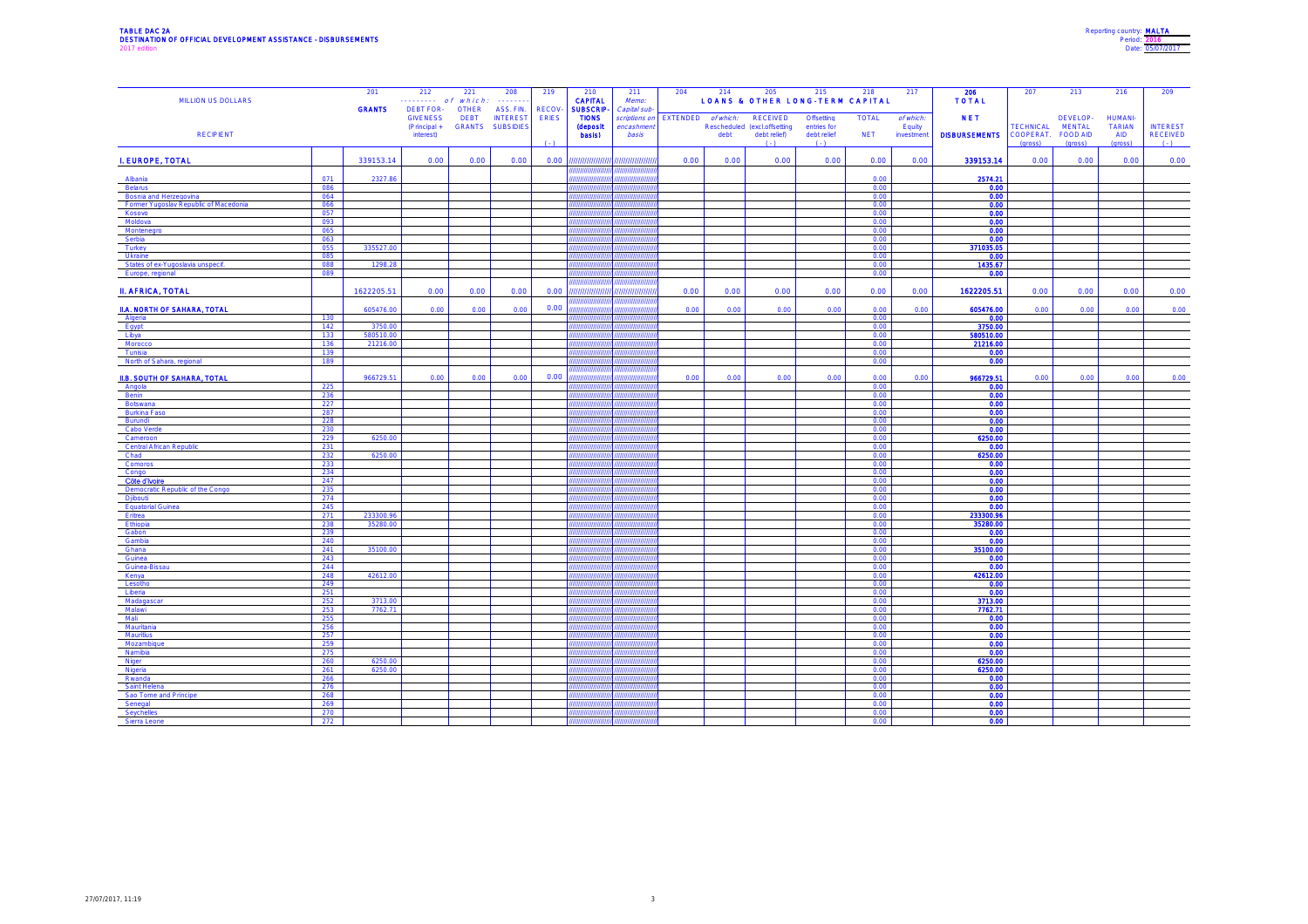| Reporting country: MALTA |                  |
|--------------------------|------------------|
|                          | Period: 2016     |
|                          | Date: 05/07/2017 |
|                          |                  |

| MILLION US DOLLARS                                      |            | 201<br><b>GRANTS</b> | 212<br>$\cdots \cdots$ of which:<br>DEBT FOR- | 221<br><b>OTHER</b> | 208<br>.<br>ASS. FIN.                      | 219<br><b>RECOV</b> | 210<br><b>CAPITAL</b><br><b>SUBSCRIP</b>  | 211<br>Memo:<br>Capital sub          | 204                | 214  | 205                                                                        | 215<br><b>LOANS &amp; OTHER LONG-TERM CAPITAL</b> | 218                        | 217                              | 206<br><b>TOTAL</b>                | 207                                      | 213                                                     | 216                                              | 209                                         |
|---------------------------------------------------------|------------|----------------------|-----------------------------------------------|---------------------|--------------------------------------------|---------------------|-------------------------------------------|--------------------------------------|--------------------|------|----------------------------------------------------------------------------|---------------------------------------------------|----------------------------|----------------------------------|------------------------------------|------------------------------------------|---------------------------------------------------------|--------------------------------------------------|---------------------------------------------|
| <b>RECIPIENT</b>                                        |            |                      | <b>GIVENESS</b><br>(Principal +<br>interest)  | <b>DEBT</b>         | <b>INTEREST</b><br><b>GRANTS SUBSIDIES</b> | <b>ERIES</b>        | <b>TIONS</b><br><b>(deposit</b><br>basis) | scriptions on<br>encashmeni<br>basis | EXTENDED of which: | debt | <b>RECEIVED</b><br>Rescheduled (excl.offsetting<br>debt relief)<br>$( - )$ | Offsetting<br>entries for<br>debt relief<br>$(-)$ | <b>TOTAL</b><br><b>NET</b> | of which.<br>Equity<br>investmen | <b>NET</b><br><b>DISBURSEMENTS</b> | <b>TECHNICAL</b><br>COOPERAT.<br>(gross) | DEVELOP-<br><b>MENTAL</b><br><b>FOOD AID</b><br>(gross) | <b>HUMANI</b><br><b>TARIAN</b><br>AID<br>(gross) | <b>INTEREST</b><br><b>RECEIVED</b><br>$(-)$ |
| Somalia                                                 | 273        | 532981.00            |                                               |                     |                                            |                     | ,,,,,,,,,,,,,,                            |                                      |                    |      |                                                                            |                                                   | 0.00                       |                                  | 532981.00                          |                                          |                                                         |                                                  |                                             |
| South Africa                                            | 218        |                      |                                               |                     |                                            |                     |                                           |                                      |                    |      |                                                                            |                                                   | 0.00                       |                                  | 0.00                               |                                          |                                                         |                                                  |                                             |
| South Sudar                                             | 279        |                      |                                               |                     |                                            |                     |                                           |                                      |                    |      |                                                                            |                                                   | 0.00                       |                                  | 0.00                               |                                          |                                                         |                                                  |                                             |
| Sudan<br>Swaziland                                      | 278<br>280 | 26403.0              |                                               |                     |                                            |                     |                                           |                                      |                    |      |                                                                            |                                                   | 0.00<br>0.00               |                                  | 26403.00<br>0.00                   |                                          |                                                         |                                                  |                                             |
| Tanzania                                                | 282        | 1139.00              |                                               |                     |                                            |                     |                                           |                                      |                    |      |                                                                            |                                                   | 0.00                       |                                  | 1139.00                            |                                          |                                                         |                                                  |                                             |
| Togo                                                    | 283        |                      |                                               |                     |                                            |                     |                                           |                                      |                    |      |                                                                            |                                                   | 0.00                       |                                  | 0.00                               |                                          |                                                         |                                                  |                                             |
| Uqanda                                                  | 285        | 23437.84             |                                               |                     |                                            |                     |                                           |                                      |                    |      |                                                                            |                                                   | 0.00                       |                                  | 23437.84                           |                                          |                                                         |                                                  |                                             |
| Zambia<br>Zimbabwe                                      | 288<br>265 |                      |                                               |                     |                                            |                     |                                           |                                      |                    |      |                                                                            |                                                   | 0.00<br>0.00               |                                  | 0.00<br>0.00                       |                                          |                                                         |                                                  |                                             |
| South of Sahara, regional                               | 289        |                      |                                               |                     |                                            |                     |                                           |                                      |                    |      |                                                                            |                                                   | 0.00                       |                                  | 0.00                               |                                          |                                                         |                                                  |                                             |
| <b>II.C. AFRICA, REGIONAL</b>                           | 298        | 50000.00             |                                               |                     |                                            |                     | ,,,,,,,,,,,,,,,                           |                                      |                    |      |                                                                            |                                                   | 0.00                       |                                  | 50000.00                           |                                          |                                                         |                                                  |                                             |
| <b>III. AMERICA, TOTAL</b>                              |            | 62900.00             | 0.00                                          | 0.00                | 0.00                                       | 0.00                | ,,,,,,,,,,,,,,,,,                         | ,,,,,,,,,,,,,,,                      | 0.00               | 0.00 | 0.00                                                                       | 0.00                                              | 0.00                       | 0.00                             | 62900.00                           | 0.00                                     | 0.00                                                    | 0.00                                             | 0.00                                        |
| <b>III.A. NORTH &amp; CENTRAL, TOTAL</b>                |            | 37900.00             | 0.00                                          | 0.00                | 0.00                                       | 0.00                |                                           |                                      | 0.00               | 0.00 | 0.00                                                                       | 0.00                                              | 0.00                       | 0.00                             | 37900.00                           | 0.00                                     | 0.00                                                    | 0.00                                             | 0.00                                        |
| Antiqua and Barbuda                                     | 377        |                      |                                               |                     |                                            |                     | ,,,,,,,,,,,,,,,,,                         | ,,,,,,,,,,,,                         |                    |      |                                                                            |                                                   | 0.00                       |                                  | 0.00                               |                                          |                                                         |                                                  |                                             |
| Belize<br>Costa Rica                                    | 352<br>336 |                      |                                               |                     |                                            |                     |                                           |                                      |                    |      |                                                                            |                                                   | 0.00<br>0.00               |                                  | 0.00<br>0.00                       |                                          |                                                         |                                                  |                                             |
| Cuba                                                    | 338        |                      |                                               |                     |                                            |                     |                                           |                                      |                    |      |                                                                            |                                                   | 0.00                       |                                  | 0.00                               |                                          |                                                         |                                                  |                                             |
| Dominica                                                | 378        |                      |                                               |                     |                                            |                     |                                           |                                      |                    |      |                                                                            |                                                   | 0.00                       |                                  | 0.00                               |                                          |                                                         |                                                  |                                             |
| <b>Dominican Republic</b><br>El Salvador                | 340<br>342 |                      |                                               |                     |                                            |                     |                                           |                                      |                    |      |                                                                            |                                                   | 0.00<br>0.00               |                                  | 0.00                               |                                          |                                                         |                                                  |                                             |
| Grenada                                                 | 381        |                      |                                               |                     |                                            |                     |                                           |                                      |                    |      |                                                                            |                                                   | 0.00                       |                                  | 0.00<br>0.00                       |                                          |                                                         |                                                  |                                             |
| Guatemala                                               | 347        | 12900.00             |                                               |                     |                                            |                     |                                           |                                      |                    |      |                                                                            |                                                   | 0.00                       |                                  | 12900.00                           |                                          |                                                         |                                                  |                                             |
| Haiti                                                   | 349        | 25000.00             |                                               |                     |                                            |                     |                                           |                                      |                    |      |                                                                            |                                                   | 0.00                       |                                  | 25000.00                           |                                          |                                                         |                                                  |                                             |
| Honduras                                                | 351        |                      |                                               |                     |                                            |                     |                                           |                                      |                    |      |                                                                            |                                                   | 0.00                       |                                  | 0.00                               |                                          |                                                         |                                                  |                                             |
| Jamaica<br>Mexico                                       | 354<br>358 |                      |                                               |                     |                                            |                     |                                           |                                      |                    |      |                                                                            |                                                   | 0.00<br>0.00               |                                  | 0.00<br>0.00                       |                                          |                                                         |                                                  |                                             |
| Montserra                                               | 385        |                      |                                               |                     |                                            |                     |                                           |                                      |                    |      |                                                                            |                                                   | 0.00                       |                                  | 0.00                               |                                          |                                                         |                                                  |                                             |
| Nicaragua                                               | 364        |                      |                                               |                     |                                            |                     |                                           |                                      |                    |      |                                                                            |                                                   | 0.00                       |                                  | 0.00                               |                                          |                                                         |                                                  |                                             |
| Panama                                                  | 366        |                      | 0.00                                          |                     |                                            |                     |                                           |                                      |                    |      |                                                                            |                                                   | 0.00<br>0.00               |                                  | 0.00<br>0.00 <sub>1</sub>          |                                          |                                                         |                                                  |                                             |
| Saint Lucia<br>Saint Vincent and the Grenadines         | 383<br>384 |                      |                                               |                     |                                            |                     |                                           |                                      |                    |      |                                                                            |                                                   | 0.00                       |                                  | 0.00                               |                                          |                                                         |                                                  |                                             |
| West Indies, Regional                                   | 380        |                      |                                               |                     |                                            |                     |                                           |                                      |                    |      |                                                                            |                                                   | 0.00                       |                                  | 0.00                               |                                          |                                                         |                                                  |                                             |
| N. & C. America, Regional                               | 389        |                      |                                               |                     |                                            |                     |                                           |                                      |                    |      |                                                                            |                                                   | 0.00                       |                                  | 0.00                               |                                          |                                                         |                                                  |                                             |
| III.B. SOUTH, TOTAL                                     |            | 25000.00             | 0.00                                          | 0.00                | 0.00                                       | 0.00                |                                           |                                      | 0.00               | 0.00 | 0.00                                                                       | 0.00                                              | 0.00                       | 0.00                             | 25000.00                           | 0.00                                     | 0.00                                                    | 0.00                                             | 0.00                                        |
| Argentina                                               | 425        |                      |                                               |                     |                                            |                     |                                           |                                      |                    |      |                                                                            |                                                   | 0.00                       |                                  | 0.00                               |                                          |                                                         |                                                  |                                             |
| Bolivia                                                 | 428        |                      |                                               |                     |                                            |                     |                                           |                                      |                    |      |                                                                            |                                                   | 0.00                       |                                  | 0.00                               |                                          |                                                         |                                                  |                                             |
| Brazil                                                  | 431        |                      |                                               |                     |                                            |                     | ,,,,,,,,,,,,                              |                                      |                    |      |                                                                            |                                                   | 0.00                       |                                  | 0.00                               |                                          |                                                         |                                                  |                                             |
| Chile<br>Colombia                                       | 434<br>437 |                      |                                               |                     |                                            |                     |                                           |                                      |                    |      |                                                                            |                                                   | 0.00<br>0.00               |                                  | 0.00<br>0.00                       |                                          |                                                         |                                                  |                                             |
| Ecuador                                                 | 440        | 25000.00             |                                               |                     |                                            |                     |                                           |                                      |                    |      |                                                                            |                                                   | 0.00                       |                                  | 25000.00                           |                                          |                                                         |                                                  |                                             |
| Guyana                                                  | 446        |                      |                                               |                     |                                            |                     |                                           |                                      |                    |      |                                                                            |                                                   | 0.00                       |                                  | 0.00                               |                                          |                                                         |                                                  |                                             |
| Paraguay<br>Peru                                        | 451<br>454 |                      |                                               |                     |                                            |                     |                                           |                                      |                    |      |                                                                            |                                                   | 0.00<br>0.00               |                                  | 0.00<br>0.00                       |                                          |                                                         |                                                  |                                             |
| Suriname                                                | 457        |                      |                                               |                     |                                            |                     |                                           |                                      |                    |      |                                                                            |                                                   | 0.00                       |                                  | 0.00                               |                                          |                                                         |                                                  |                                             |
| Uruguay                                                 | 460        |                      |                                               |                     |                                            |                     |                                           |                                      |                    |      |                                                                            |                                                   | 0.00                       |                                  | 0.00                               |                                          |                                                         |                                                  |                                             |
| Venezuela                                               | 463        |                      |                                               |                     |                                            |                     | unnu                                      |                                      |                    |      |                                                                            |                                                   | 0.00                       |                                  | 0.00                               |                                          |                                                         |                                                  |                                             |
| South America, regional                                 | 489        |                      |                                               |                     |                                            |                     |                                           |                                      |                    |      |                                                                            |                                                   | 0.00                       |                                  | 0.00                               |                                          |                                                         |                                                  |                                             |
| <b>III.C. AMERICA, REGIONAL</b>                         | 498        |                      |                                               |                     |                                            |                     |                                           |                                      |                    |      |                                                                            |                                                   | 0.00                       |                                  | 0.00                               |                                          |                                                         |                                                  |                                             |
| IV. ASIA, TOTAL                                         |            | 593060.79            | 0.00                                          | 0.00                | 0.00                                       |                     | 0.00 ////////////////                     | ,,,,,,,,,,,,,,,                      | 0.00               | 0.00 | 0.00                                                                       | 0.00                                              | 0.00                       | 0.00                             | 593060.79                          | 0.00                                     | 0.00                                                    | 0.00                                             | 0.00                                        |
| IV.A. MIDDLE EAST, TOTAL                                | 540        | 484182.00            | 0.00                                          | 0.00                | 0.00                                       | 0.00                |                                           |                                      | 0.00               | 0.00 | 0.00                                                                       | 0.00                                              | 0.00<br>0.00               | 0.00                             | 484182.00<br>1837.00               | 0.00                                     | 0.00                                                    | 0.00                                             | 0.00                                        |
| Iran<br>Iraq                                            | 543        | 1837.00<br>30587.00  |                                               |                     |                                            |                     |                                           |                                      |                    |      |                                                                            |                                                   | 0.00                       |                                  | 30587.00                           |                                          |                                                         |                                                  |                                             |
| Jordan                                                  | 549        | 25000.00             |                                               |                     |                                            |                     |                                           |                                      |                    |      |                                                                            |                                                   | 0.00                       |                                  | 25000.00                           |                                          |                                                         |                                                  |                                             |
| Lebanon                                                 | 555        | 25000.00             |                                               |                     |                                            |                     |                                           |                                      |                    |      |                                                                            |                                                   | 0.00                       |                                  | 25000.00                           |                                          |                                                         |                                                  |                                             |
| <b>Syrian Arab Republic</b><br>West Bank and Gaza Strip | 573<br>550 | 3214.00              |                                               |                     |                                            |                     |                                           |                                      |                    |      |                                                                            |                                                   | 0.00<br>0.00               |                                  | 3214.00<br>0.00                    |                                          |                                                         |                                                  |                                             |
| Yemen                                                   | 580        |                      |                                               |                     |                                            |                     |                                           |                                      |                    |      |                                                                            |                                                   | 0.00                       |                                  | 0.00                               |                                          |                                                         |                                                  |                                             |
| Middle East, regiona                                    | 589        | 398544.00            |                                               |                     |                                            |                     |                                           |                                      |                    |      |                                                                            |                                                   | 0.00                       |                                  | 398544.00                          |                                          |                                                         |                                                  |                                             |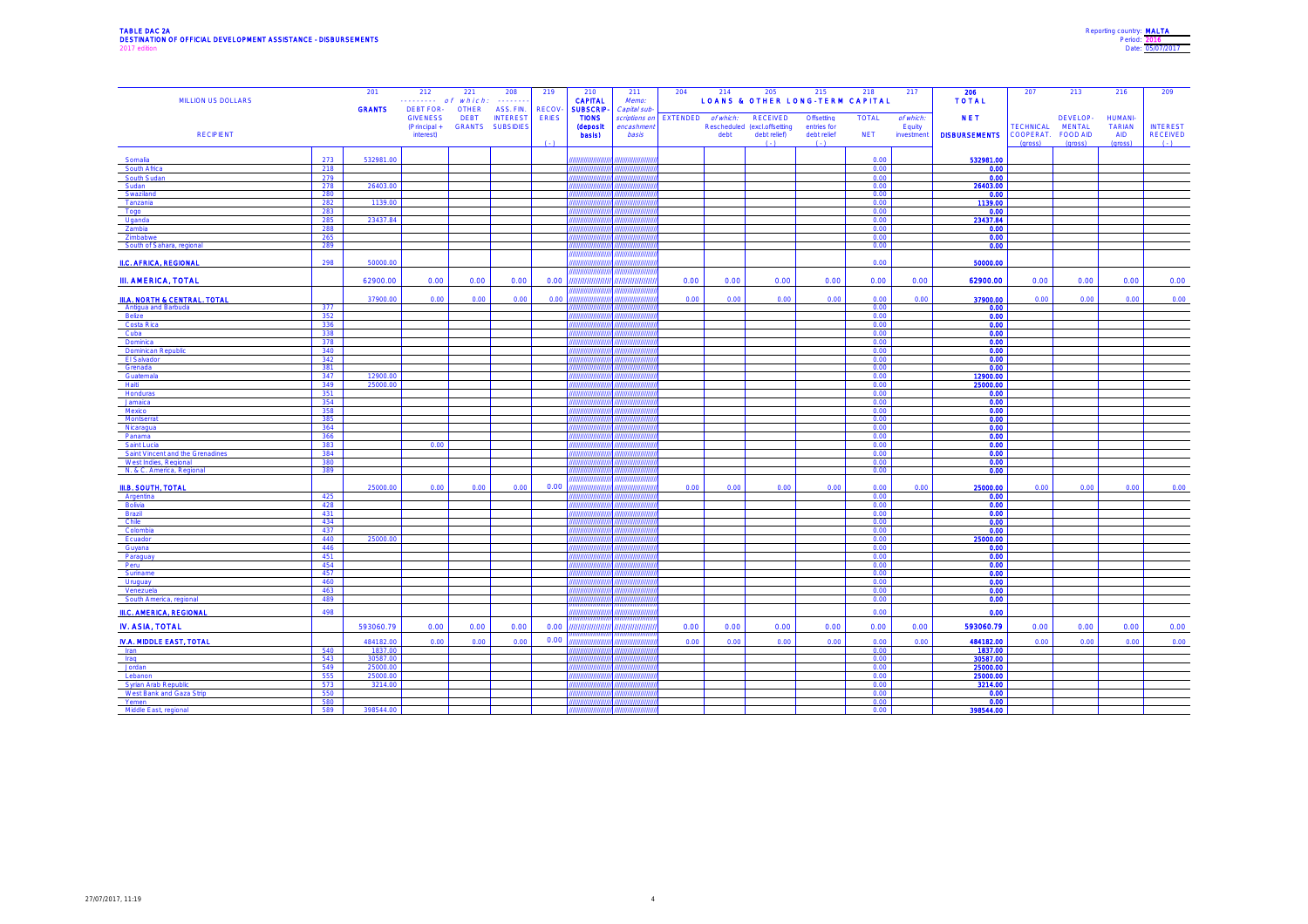| Reporting country: MALTA |
|--------------------------|
| Period: 2016             |
| Date: 05/07/2017         |
|                          |

| <b>MILLION US DOLLARS</b>                                             |            | 201           | 212<br>.         | 221<br>of which: | 208<br><b><i><u></u></i></b> | 219          | 210<br><b>CAPITAL</b>     | 211<br>Memo:  | 204                | 214  | 205                          | 215<br><b>LOANS &amp; OTHER LONG-TERM CAPITAL</b> | 218          | 217        | 206<br><b>TOTAL</b>       | 207                           | 213                              | 216                         | 209                                |
|-----------------------------------------------------------------------|------------|---------------|------------------|------------------|------------------------------|--------------|---------------------------|---------------|--------------------|------|------------------------------|---------------------------------------------------|--------------|------------|---------------------------|-------------------------------|----------------------------------|-----------------------------|------------------------------------|
|                                                                       |            | <b>GRANTS</b> | <b>DEBT FOR-</b> | <b>OTHER</b>     | ASS. FIN.                    | <b>RECOV</b> | <b>SUBSCRIP</b>           | Capital sub   |                    |      |                              |                                                   |              |            |                           |                               |                                  |                             |                                    |
|                                                                       |            |               | <b>GIVENESS</b>  | <b>DEBT</b>      | <b>INTEREST</b>              | <b>ERIES</b> | <b>TIONS</b>              | scriptions on | EXTENDED of which: |      | <b>RECEIVED</b>              | Offsetting                                        | <b>TOTAL</b> | of which:  | <b>NET</b>                |                               | DEVELOP-                         | <b>HUMANI-</b>              |                                    |
|                                                                       |            |               | (Principal +     |                  | GRANTS SUBSIDIES             |              | <b>(deposit</b><br>basis) | encashmen     |                    |      | Rescheduled (excl.offsetting | entries for                                       |              | Equity     | <b>DISBURSEMENTS</b>      | <b>TECHNICAL</b><br>COOPERAT. | <b>MENTAL</b><br><b>FOOD AID</b> | <b>TARIAN</b><br><b>AID</b> | <b>INTEREST</b><br><b>RECEIVED</b> |
| <b>RECIPIENT</b>                                                      |            |               | interest)        |                  |                              | (1)          |                           | basis         |                    | debt | debt relief)<br>$( - )$      | debt relief<br>$(-)$                              | <b>NET</b>   | investment |                           | (gross)                       | (gross)                          | (gross)                     | $( - )$                            |
|                                                                       |            |               |                  |                  |                              |              |                           |               |                    |      |                              |                                                   |              |            |                           |                               |                                  |                             |                                    |
| IV.B. SOUTH & CENTR. ASIA, TOTAL                                      |            | 70299.64      | 0.00             | 0.00             | 0.00                         | 0.00         | ,,,,,,,,,,,,              |               | 0.00               | 0.00 | 0.00                         | 0.00                                              | 0.00         | 0.00       | 70299.64                  | 0.00                          | 0.00                             | 0.00                        | 0.00                               |
| Afghanista                                                            | 625        | 25000.00      |                  |                  |                              |              |                           |               |                    |      |                              |                                                   | 0.00         |            | 25000.00                  |                               |                                  |                             |                                    |
| Armenia                                                               | 610        |               |                  |                  |                              |              |                           |               |                    |      |                              |                                                   | 0.00         |            | 0.00 <sub>1</sub>         |                               |                                  |                             |                                    |
| Azerbaijan<br>Bangladesh                                              | 611<br>666 |               |                  |                  |                              |              |                           |               |                    |      |                              |                                                   | 0.00<br>0.00 |            | 0.00<br>0.00              |                               |                                  |                             |                                    |
| <b>Bhutan</b>                                                         | 630        |               |                  |                  |                              |              |                           |               |                    |      |                              |                                                   | 0.00         |            | 0.00                      |                               |                                  |                             |                                    |
| Georgia                                                               | 612        |               |                  |                  |                              |              |                           |               |                    |      |                              |                                                   | 0.00         |            | 0.00                      |                               |                                  |                             |                                    |
| India                                                                 | 645        | 19802.39      |                  |                  |                              |              |                           |               |                    |      |                              |                                                   | 0.00         |            | 19802.39                  |                               |                                  |                             |                                    |
| Kazakhstar                                                            | 613<br>614 |               |                  |                  |                              |              |                           |               |                    |      |                              |                                                   | 0.00<br>0.00 |            | 0.00 <sub>1</sub><br>0.00 |                               |                                  |                             |                                    |
| Kyrgyzstan<br>Maldives                                                | 655        |               |                  |                  |                              |              |                           |               |                    |      |                              |                                                   | 0.00         |            | 0.00                      |                               |                                  |                             |                                    |
| Myanmar                                                               | 635        | 497.25        |                  |                  |                              |              |                           |               |                    |      |                              |                                                   | 0.00         |            | 497.25                    |                               |                                  |                             |                                    |
| Nepal                                                                 | 660        |               |                  |                  |                              |              |                           |               |                    |      |                              |                                                   | 0.00         |            | 0.00                      |                               |                                  |                             |                                    |
| Pakistan                                                              | 665        |               |                  |                  |                              |              |                           |               |                    |      |                              |                                                   | 0.00         |            | 0.00                      |                               |                                  |                             |                                    |
| Sri Lanka<br>Tajikistan                                               | 640<br>615 | 25000.00      |                  |                  |                              |              |                           |               |                    |      |                              |                                                   | 0.00<br>0.00 |            | 25000.00<br>0.00          |                               |                                  |                             |                                    |
| Turkmenista                                                           | 616        |               |                  |                  |                              |              | ,,,,,,,,,,,,              |               |                    |      |                              |                                                   | 0.00         |            | 0.00                      |                               |                                  |                             |                                    |
| Uzbekistan                                                            | 617        |               |                  |                  |                              |              |                           |               |                    |      |                              |                                                   | 0.00         |            | 0.00                      |                               |                                  |                             |                                    |
| Central Asia, regional                                                | 619        |               |                  |                  |                              |              |                           |               |                    |      |                              |                                                   | 0.00         |            | 0.00                      |                               |                                  |                             |                                    |
| South Asia, regional<br>South & Central Asia, regional                | 679<br>689 |               |                  |                  |                              |              |                           |               |                    |      |                              |                                                   | 0.00<br>0.00 |            | 0.00<br>0.00 <sub>1</sub> |                               |                                  |                             |                                    |
|                                                                       |            |               |                  |                  |                              |              |                           |               |                    |      |                              |                                                   |              |            |                           |                               |                                  |                             |                                    |
| <b>IV.C. FAR EAST, TOTAL</b>                                          |            | 38579.15      | 0.00             | 0.00             | 0.00                         | 0.00         |                           |               | 0.00               | 0.00 | 0.00                         | 0.00                                              | 0.00         | 0.00       | 38579.15                  | 0.00                          | 0.00                             | 0.00                        | 0.00                               |
| Cambodia                                                              | 728        | 9538.29       |                  |                  |                              |              |                           |               |                    |      |                              |                                                   | 0.00         |            | 9538.29                   |                               |                                  |                             |                                    |
| China (People's Republic of)<br>Democratic People's Republic of Korea | 730<br>740 |               |                  |                  |                              |              |                           |               |                    |      |                              |                                                   | 0.00<br>0.00 |            | 0.00<br>0.00              |                               |                                  |                             |                                    |
| Indonesia                                                             | 738        |               |                  |                  |                              |              |                           |               |                    |      |                              |                                                   | 0.00         |            | 0.00                      |                               |                                  |                             |                                    |
| Lao People's Democratic Republic                                      | 745        |               |                  |                  |                              |              |                           |               |                    |      |                              |                                                   | 0.00         |            | 0.00                      |                               |                                  |                             |                                    |
| Malaysia                                                              | 751        |               |                  |                  |                              |              |                           |               |                    |      |                              |                                                   | 0.00         |            | 0.00                      |                               |                                  |                             |                                    |
| Mongolia<br>Philippines                                               | 753<br>755 | 28763.95      |                  |                  |                              |              |                           |               |                    |      |                              |                                                   | 0.00<br>0.00 |            | 0.00<br>28763.95          |                               |                                  |                             |                                    |
| Thailand                                                              | 764        | 276.91        |                  |                  |                              |              | ,,,,,,,,,,,               |               |                    |      |                              |                                                   | 0.00         |            | 276.91                    |                               |                                  |                             |                                    |
| Timor-Leste                                                           | 765        |               |                  |                  |                              |              |                           |               |                    |      |                              |                                                   | 0.00         |            | 0.00                      |                               |                                  |                             |                                    |
| Viet Nam                                                              | 769        |               |                  |                  |                              |              |                           |               |                    |      |                              |                                                   | 0.00         |            | 0.00                      |                               |                                  |                             |                                    |
| Far East Asia, regional                                               | 789        |               |                  |                  |                              |              |                           |               |                    |      |                              |                                                   | 0.00         |            | 0.00                      |                               |                                  |                             |                                    |
| IV.D. ASIA, regional                                                  | 798        |               |                  |                  |                              |              | ,,,,,,,,,,,,,,,           |               |                    |      |                              |                                                   | 0.00         |            | 0.00                      |                               |                                  |                             |                                    |
| V. OCEANIA, TOTAL                                                     |            | 0.00          | 0.00             | 0.00             | 0.00                         | 0.00         | ,,,,,,,,,,,,,,            | ,,,,,,,,,,,,, | 0.00               | 0.00 | 0.00                         | 0.00                                              | 0.00         | 0.00       | 0.00                      | 0.00                          | 0.00                             | 0.00                        | 0.00                               |
|                                                                       |            |               |                  |                  |                              |              |                           |               |                    |      |                              |                                                   |              |            |                           |                               |                                  |                             |                                    |
| Cook Islands                                                          | 831        |               |                  |                  |                              |              |                           |               |                    |      |                              |                                                   | 0.00         |            | 0.00                      |                               |                                  |                             |                                    |
| - Fiji                                                                | 832<br>836 |               |                  |                  |                              |              |                           |               |                    |      |                              |                                                   | 0.00<br>0.00 |            | 0.00<br>0.00              |                               |                                  |                             |                                    |
| Kiribati<br>Marshall Islands                                          | 859        |               |                  |                  |                              |              |                           |               |                    |      |                              |                                                   | 0.00         |            | 0.00                      |                               |                                  |                             |                                    |
| Micronesia                                                            | 860        |               |                  |                  |                              |              |                           |               |                    |      |                              |                                                   | 0.00         |            | 0.00                      |                               |                                  |                             |                                    |
| Nauru                                                                 | 845        |               |                  |                  |                              |              |                           |               |                    |      |                              |                                                   | 0.00         |            | 0.00                      |                               |                                  |                             |                                    |
| Niue                                                                  | 856        |               |                  |                  |                              |              |                           |               |                    |      |                              |                                                   | 0.00<br>0.00 |            | 0.00<br>0.00              |                               |                                  |                             |                                    |
| Palau<br>Papua New Guinea                                             | 861<br>862 |               |                  |                  |                              |              |                           |               |                    |      |                              |                                                   | 0.00         |            | 0.00                      |                               |                                  |                             |                                    |
| Samoa                                                                 | 880        |               |                  |                  |                              |              |                           |               |                    |      |                              |                                                   | 0.00         |            | 0.00                      |                               |                                  |                             |                                    |
| Solomon Islands                                                       | 866        |               |                  |                  |                              |              |                           |               |                    |      |                              |                                                   | 0.00         |            | 0.00                      |                               |                                  |                             |                                    |
| Tokelau                                                               | 868        |               |                  |                  |                              |              |                           |               |                    |      |                              |                                                   | 0.00         |            | 0.00                      |                               |                                  |                             |                                    |
| Tonga<br>Tuvalu                                                       | 870<br>872 |               |                  |                  |                              |              |                           |               |                    |      |                              |                                                   | 0.00<br>0.00 |            | 0.00<br>0.00              |                               |                                  |                             |                                    |
| Vanuatu                                                               | 854        |               |                  |                  |                              |              |                           |               |                    |      |                              |                                                   | 0.00         |            | 0.00                      |                               |                                  |                             |                                    |
| Wallis and Futuna                                                     | 876        |               |                  |                  |                              |              |                           |               |                    |      |                              |                                                   | 0.00         |            | 0.00                      |                               |                                  |                             |                                    |
| Oceania, regional                                                     | 889        |               |                  |                  |                              |              |                           |               |                    |      |                              |                                                   | 0.00         |            | 0.00                      |                               |                                  |                             |                                    |
| VI. *DEVELOPING COUNTRIES UNSP.                                       | 998        | 6995705.30    |                  |                  |                              |              | ,,,,,,,,,,,,,,,,          | ,,,,,,,,,,,,  |                    |      |                              |                                                   | 0.00         |            | 6995705.30                |                               |                                  |                             |                                    |
| <b>VII. BILATERAL, TOTAL</b>                                          | 1000       | 9613024.74    | 0.00             | 0.00             | 0.00                         | 0.00         | ,,,,,,,,,,,,,,            |               | 0.00               | 0.00 | 0.00                         | 0.00                                              | 0.00         | 0.00       | 9613024.74                | 0.00                          | 0.00                             | 0.00                        | 0.00                               |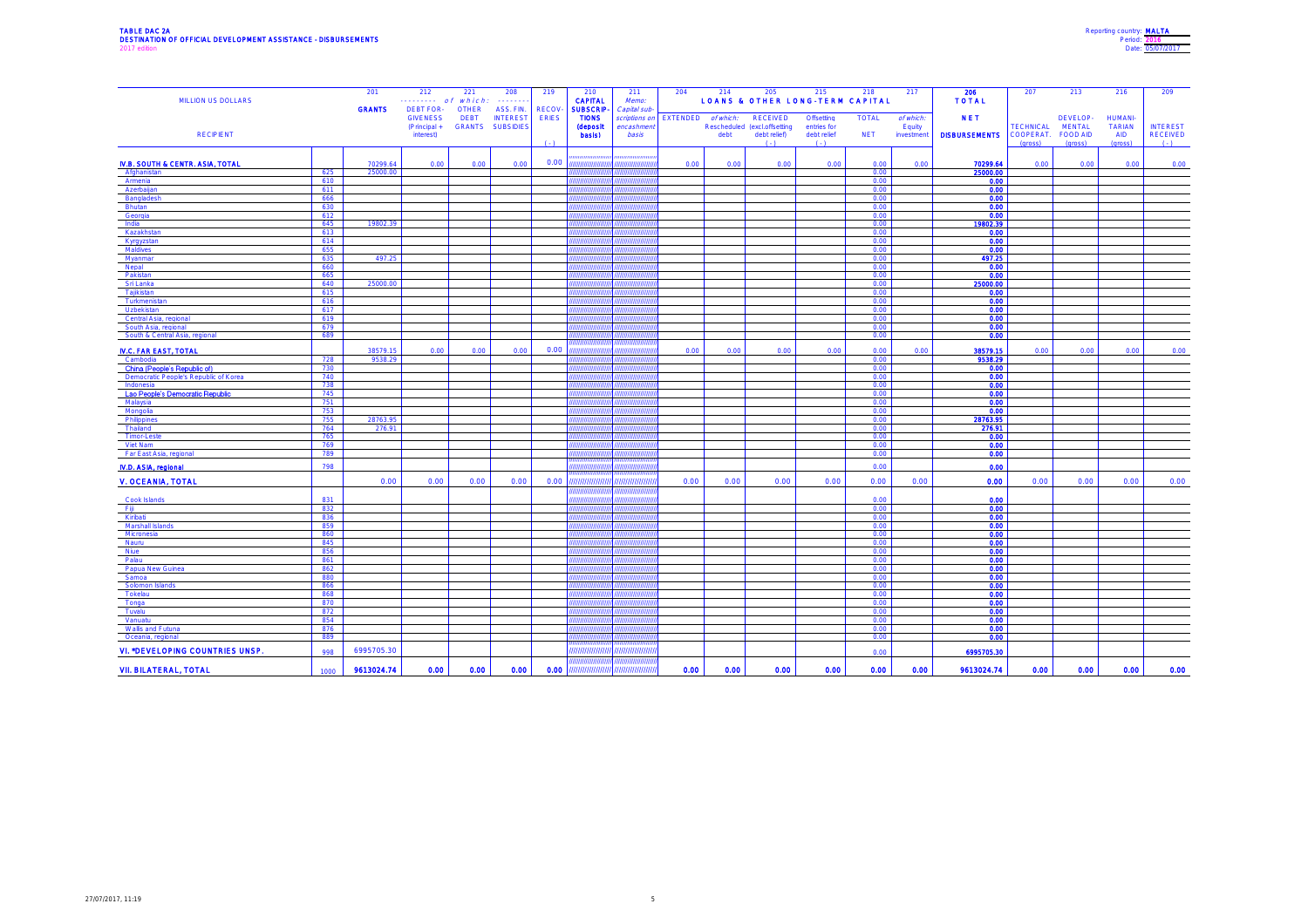| Reporting country: MALTA |                  |
|--------------------------|------------------|
|                          | Period: 2016     |
|                          | Date: 05/07/2017 |
|                          |                  |

| <b>MILLION US DOLLARS</b>                                          |            | 201<br><b>GRANTS</b> | 212<br>.<br><b>DEBT FOR-</b> | 221<br>of which.            | 208<br>.<br>ASS. FIN.        | 219<br><b>RECOV</b> | 210<br><b>CAPITAL</b>           | 211<br>Memo:                 | 204                | 214                              | 205<br><b>LOANS &amp; OTHER LONG-TERM CAPITAL</b> | 215                  | 218           | 217                           | 206<br><b>TOTAL</b>      | 207                  | 213                 | 216                                   | 209                          |
|--------------------------------------------------------------------|------------|----------------------|------------------------------|-----------------------------|------------------------------|---------------------|---------------------------------|------------------------------|--------------------|----------------------------------|---------------------------------------------------|----------------------|---------------|-------------------------------|--------------------------|----------------------|---------------------|---------------------------------------|------------------------------|
|                                                                    |            |                      | <b>GIVENESS</b>              | <b>OTHER</b><br><b>DEBT</b> | <b>INTEREST</b>              | <b>ERIES</b>        | <b>SUBSCRIP</b><br><b>TIONS</b> | Capital sub<br>scriptions or | EXTENDED of which: |                                  | <b>RECEIVED</b>                                   | Offsetting           | <b>TOTAL</b>  | of which:                     | <b>NET</b>               |                      | DEVELOP-            | <b>HUMANI-</b>                        |                              |
|                                                                    |            |                      | (Principal +                 |                             | <b>GRANTS SUBSIDIES</b>      |                     | <b>(deposit</b>                 | encashmen                    |                    |                                  | Rescheduled (excl.offsetting                      | entries for          |               | Equity                        |                          | <b>TECHNICAL</b>     | <b>MENTAL</b>       | <b>TARIAN</b>                         | <b>INTEREST</b>              |
| <b>RECIPIENT</b>                                                   |            |                      | interest)                    |                             |                              | $($ .)              | basis)                          | basis                        |                    | debt                             | debt relief)<br>$(-)$                             | debt relief<br>$(-)$ | <b>NET</b>    | investment                    | <b>DISBURSEMENTS</b>     | COOPERAT.<br>(gross) | FOOD AID<br>(gross) | <b>AID</b><br>(gross)                 | <b>RECEIVED</b><br>$(\cdot)$ |
|                                                                    |            |                      |                              |                             |                              |                     |                                 |                              |                    |                                  |                                                   |                      |               |                               |                          |                      |                     |                                       |                              |
|                                                                    |            |                      |                              |                             |                              |                     |                                 |                              |                    |                                  |                                                   |                      |               |                               |                          |                      |                     |                                       |                              |
| A. CORE CONTRIBUTIONS TO U.N.,                                     |            |                      |                              |                             |                              |                     |                                 |                              |                    |                                  |                                                   |                      |               |                               |                          |                      |                     |                                       |                              |
| TOTAL (1 to 8)                                                     | 992        | 344828.68            |                              |                             |                              | 0.00                | 0.00                            | 0.00                         | 0.00               |                                  | 0.00                                              |                      | 0.00          |                               | 344828.68                |                      |                     |                                       | 0.00                         |
| 1. U.N.D.P.<br>2. UNICEF                                           | 959<br>963 | 20000.00             |                              |                             |                              |                     |                                 |                              |                    |                                  |                                                   |                      | 0.00<br>0.00  |                               | 20000.00<br>0.00         |                      |                     |                                       |                              |
| 3. UNRWA                                                           | 964        | 45000.00             |                              |                             |                              |                     |                                 |                              |                    |                                  |                                                   |                      | 0.00          |                               | 45000.00                 |                      | ,,,,,,,,,,,,        |                                       |                              |
| 4. W.F.P.                                                          | 966        |                      |                              |                             |                              |                     |                                 |                              |                    |                                  |                                                   |                      | 0.00          |                               | 0.00                     |                      |                     |                                       |                              |
| 5. UNHCR<br>6. UNFPA                                               | 967<br>974 | 65000.00             |                              |                             |                              |                     |                                 |                              |                    |                                  |                                                   |                      | 0.00<br>0.00  |                               | 65000.00<br>0.00         |                      | ,,,,,,,,,,,,,,      | ,,,,,,,,,,,,,,,                       |                              |
| 7. IFAD                                                            | 988        |                      |                              |                             |                              |                     |                                 |                              |                    |                                  |                                                   |                      | 0.00          | ,,,,,,,,,                     | 0.00                     |                      | ,,,,,,,,,,,,,,,,,,, | ,,,,,,,,,,,,,,,,                      |                              |
| 8. OTHER UN                                                        | 975        |                      |                              |                             |                              | 0.00                | 0.00                            | 0.00                         | 0.00               |                                  | 0.00                                              |                      | 0.00          |                               | 0.00                     |                      |                     |                                       | 0.00                         |
| of which:                                                          |            |                      |                              |                             |                              |                     |                                 |                              |                    |                                  |                                                   |                      |               |                               |                          |                      |                     |                                       |                              |
| Contributions reportable in part as ODA:                           |            |                      |                              |                             |                              |                     |                                 |                              |                    |                                  |                                                   |                      |               |                               |                          |                      |                     |                                       |                              |
| -FAO<br>(51%)                                                      | 932        | 51213.00             |                              |                             |                              |                     |                                 |                              |                    |                                  |                                                   |                      | 0.00          |                               | 51213.00                 |                      | ,,,,,,,,            |                                       |                              |
| -IAEA - Assessed (33%)                                             | 941        | 21645.00 //          | ,,,,,,,,,,,,,,,,,,,          | ,,,,,,,,,,,,,,,,            | ,,,,,,,,,,,,,<br>,,,,,,,,,,, |                     |                                 |                              |                    | ,,,,,,,,,,,,,,<br>,,,,,,,,,,,,,, |                                                   | ,,,,,,,,,,,,,,,,,,,, | 0.00          | ,,,,,,,,,,,,,<br>,,,,,,,,,,,, | 21645.00                 | ,,,,,,,,,,,,,,       | ,,,,,,,,,,,,,,,     | ,,,,,,,,,,,,,,,,,<br>,,,,,,,,,,,,,,,, |                              |
| -ILO - Assessed (60%)<br>-ITU                                      | 940<br>937 | 33031.00             |                              | ,,,,,,,,,,,,,               | ,,,,,,,,,,,                  |                     |                                 |                              |                    | ,,,,,,,,,,,,,                    |                                                   | ,,,,,,,,,,,,,,,,,    | 0.00<br>0.00  | ,,,,,,,,,,,,,                 | 33031.00<br>0.00         | ,,,,,,,,,,           | ,,,,,,,,,,,,,,,,,   | ,,,,,,,,,,,,,,,,                      |                              |
| (18%)<br>OHCHR<br>(64%)                                            | 946        |                      |                              |                             |                              |                     |                                 |                              |                    | <i>mmmn</i>                      |                                                   |                      | 0.00          | <i>mmu</i>                    | 0.00                     |                      | ,,,,,,,,,,,,        | <i>mmmmn</i>                          |                              |
| -PBF Window 1<br>(89%)                                             | 923        |                      | ,,,,,,,,,,,,,,,,,,           | ,,,,,,,,,,,,,,              | ,,,,,,,,,,,,                 |                     |                                 |                              |                    | ,,,,,,,,,,,,,,,                  |                                                   | ,,,,,,,,,,,,,,,,,    | 0.00          | ,,,,,,,,,,,,,                 | 0.00                     | ,,,,,,,,,,           | ,,,,,,,,,,,,,,,,,   | ,,,,,,,,,,,,,,,,,                     |                              |
| UN.<br>(18%)                                                       | 938        |                      |                              |                             |                              |                     |                                 |                              |                    | ,,,,,,,,,,,,,,                   |                                                   |                      | 0.00          | ,,,,,,,,,,,,                  | 0.00                     |                      |                     | <i>mmmmn</i>                          |                              |
| -UNDPKO<br>(7%)                                                    | 943        | 62829.68             | 7 <i>111111111111111</i>     | ,,,,,,,,,,,,,               | ,,,,,,,,,,                   |                     |                                 |                              |                    | 7777777777777                    |                                                   | ,,,,,,,,,,,,,,,,,,   | 0.00          | ,,,,,,,,,,,,,,                | 62829.68                 | ,,,,,,,,,,           | ,,,,,,,,,,,,,,,,    | ,,,,,,,,,,,,,,,,,                     |                              |
| UNECE<br>(89%)                                                     | 948        |                      |                              |                             |                              |                     |                                 |                              |                    | ,,,,,,,,,,,,,,                   |                                                   |                      | 0.00          | <i>mmm</i>                    | 0.00                     |                      | umumn               | ,,,,,,,,,,,,,,,                       |                              |
| -UNESCO<br>(60%)                                                   | 942        |                      | ,,,,,,,,,,,,,,,,             | ,,,,,,,,,,,,,               | ,,,,,,,,,,,,                 |                     |                                 |                              |                    | ,,,,,,,,,,,,,,,                  |                                                   | ,,,,,,,,,,,,,,,,,,   | 0.00          | ,,,,,,,,,,,,,                 | 0.00                     |                      |                     | ,,,,,,,,,,,,,,,,                      |                              |
| <b>UNFCCC</b><br>(61%)                                             | 924        | 2389.00              |                              |                             |                              |                     |                                 |                              |                    | ,,,,,,,,,,,,                     |                                                   |                      | 0.00          | ,,,,,,,,,                     | 2389.00                  |                      |                     | ,,,,,,,,,,,,                          |                              |
| -UNISDR<br>(75%)                                                   | 977        |                      | 77777777777777777            |                             |                              |                     |                                 |                              |                    | ,,,,,,,,,,,,,,                   |                                                   | ,,,,,,,,,,,,,,       | 0.00          | ,,,,,,,,,,,,,                 | 0.00                     |                      | ,,,,,,,,,,,,,,,     | ,,,,,,,,,,,,,,,                       |                              |
| UPU<br>(16%)                                                       | 936        |                      |                              |                             |                              |                     |                                 |                              |                    | <i><b>HHHHH</b></i>              |                                                   |                      | 0.00          | ,,,,,,,                       | 0.00                     |                      | ,,,,,,,,,,          | ,,,,,,,,,,,,,                         |                              |
| -WHO - Assessed (76%)                                              | 931        |                      | ,,,,,,,,,,,,,,,              |                             |                              |                     |                                 |                              |                    | ,,,,,,,,,,,,                     |                                                   |                      | 0.00          | ,,,,,,,,,,                    | 0.00                     |                      | ,,,,,,,,,,,,,,,     | ,,,,,,,,,,,,,,,                       |                              |
| -WIPO<br>(3%)                                                      | 814        |                      |                              |                             |                              |                     |                                 |                              |                    |                                  |                                                   |                      | 0.00          |                               | 0.00                     |                      |                     |                                       |                              |
| -WMO<br>(4% )                                                      | 933        |                      |                              |                             |                              |                     |                                 |                              |                    |                                  |                                                   |                      | 0.00          | ,,,,,,,,,                     | 0.00                     |                      | ,,,,,,,,,,,,,       | ,,,,,,,,,,,,,                         |                              |
| Other UN agencies and funds                                        | 939        |                      |                              |                             |                              |                     |                                 |                              |                    | <i>munun</i>                     |                                                   |                      | 0.00          | umun                          | 0.00                     |                      | ,,,,,,,,,,,,,,,     | ,,,,,,,,,,,,,,,                       |                              |
| of which:                                                          |            |                      |                              |                             |                              |                     |                                 |                              |                    |                                  |                                                   |                      |               |                               |                          |                      |                     |                                       |                              |
| UNDEF, UNEP, Convention to Combat desetification                   |            | 43721.00             |                              |                             |                              |                     |                                 |                              |                    |                                  |                                                   |                      | 0.00          |                               | 43721.00                 |                      |                     |                                       |                              |
| <b>B. TOTAL EUROPEAN UNION</b>                                     |            | 8030834.00           |                              |                             |                              | 0.00                | 0.00                            | 0.00                         | 0.00               |                                  | 0.00                                              |                      | 0.00          |                               | 8030834.00               |                      |                     |                                       | 0.00                         |
| 9. EDF                                                             | 918        | 1500834.00           |                              |                             |                              |                     |                                 |                              |                    |                                  |                                                   |                      | 0.00          |                               | 1500834.00               |                      |                     |                                       |                              |
| 10. EC<br>11. EIB                                                  | 917<br>919 | 6530000.00           |                              |                             |                              |                     |                                 |                              |                    |                                  |                                                   |                      | 0.00<br>0.00  |                               | 6530000.00<br>0.00       |                      |                     |                                       |                              |
| 12. OTHER EU                                                       | 927        |                      |                              |                             |                              |                     |                                 |                              |                    |                                  |                                                   |                      | 0.00          |                               | 0.00                     |                      |                     |                                       |                              |
|                                                                    |            |                      |                              |                             |                              |                     |                                 |                              |                    |                                  |                                                   |                      |               |                               |                          |                      |                     |                                       |                              |
| <b>C. TOTAL WORLD BANK GROUP</b><br>13. IBRD                       | 901        | 0.00                 |                              |                             |                              | 0.00                | 0.00                            | 0.00                         | 0.00               |                                  | 0.00                                              |                      | 0.00<br>0.00  | ,,,,,,                        | 0.00<br>0.00             |                      | ,,,,,,,,            | ,,,,,,,,,,,<br>,,,,,,,,,,,,,          | 0.00                         |
| 14. IDA                                                            | 905        |                      |                              |                             |                              |                     |                                 |                              |                    |                                  |                                                   |                      | 0.00          | ,,,,,,,,                      | 0.00                     |                      | ,,,,,,,,,,          | ,,,,,,,,,,,,,                         |                              |
| 15. IDA-MDRI                                                       | 904        |                      |                              |                             |                              |                     |                                 |                              |                    |                                  |                                                   |                      | 0.00          | ,,,,,,,,                      | 0.00                     |                      | ,,,,,,,,,,,,,       | ,,,,,,,,,,,,,,                        |                              |
| 16. IFC<br>17. MIGA                                                | 903<br>902 |                      |                              |                             |                              |                     |                                 |                              |                    |                                  |                                                   |                      | 0.00<br>0.00  | ,,,,,,,,,                     | 0.00<br>0.00             |                      | ,,,,,,,,,,,,,,,,,,  | ,,,,,,,,,,,,,,,                       |                              |
| 18. OTHER WORLD BANK (AMCs)                                        | 900        |                      |                              |                             |                              |                     |                                 |                              |                    |                                  |                                                   |                      | 0.00          |                               | 0.00                     |                      |                     |                                       |                              |
|                                                                    |            |                      |                              |                             |                              |                     |                                 |                              |                    |                                  |                                                   |                      |               |                               |                          |                      |                     |                                       |                              |
| <b>D. TOTAL REGIONAL BANKS</b>                                     |            | 9000.00              |                              |                             |                              | 0.00                | 0.00                            | 0.00                         | 0.00               |                                  | 0.00                                              |                      | 0.00<br>0.00  |                               | 9000.00                  |                      |                     |                                       | 0.00                         |
| 19. As.D.B.<br>20. As.D.B. SPECIAL FUND                            | 915<br>916 |                      |                              |                             |                              |                     |                                 |                              |                    |                                  |                                                   |                      | 0.00          |                               | 0.00<br>0.00             |                      |                     |                                       |                              |
| 21. IDB                                                            | 909        |                      |                              |                             |                              |                     |                                 |                              |                    |                                  |                                                   |                      | 0.00          |                               | 0.00                     |                      |                     |                                       |                              |
| 22. IDB SPECIAL FUND                                               | 912        |                      |                              |                             |                              |                     |                                 |                              |                    |                                  |                                                   |                      | 0.00          |                               | 0.00                     |                      |                     |                                       |                              |
| 23. Afr.D.B.<br>24. Afr.DEV.FUND                                   | 913<br>914 |                      |                              |                             |                              |                     |                                 |                              |                    |                                  |                                                   |                      | 0.00<br>0.00  |                               | 0.00<br>0.00             |                      |                     |                                       |                              |
| 25. CARIBBEAN D.B                                                  | 906        |                      |                              |                             |                              |                     |                                 |                              |                    |                                  |                                                   |                      | 0.00          |                               | 0.00                     |                      |                     |                                       |                              |
| 26. CABEI                                                          | 910        |                      |                              |                             |                              |                     |                                 |                              |                    |                                  |                                                   |                      | 0.00          |                               | 0.00                     |                      |                     |                                       |                              |
| 27. TOTAL OTHER REGIONAL                                           |            |                      |                              |                             |                              |                     |                                 |                              |                    |                                  |                                                   |                      |               |                               |                          |                      |                     |                                       |                              |
| <b>BANKS &amp; SPECIAL FUNDS</b><br>(snacify) CoE Development Rani | 816        | 9000.00              |                              |                             |                              |                     |                                 |                              |                    |                                  |                                                   |                      | 0.00<br>0.001 |                               | 0.00<br><b>00.000 OD</b> |                      |                     |                                       |                              |